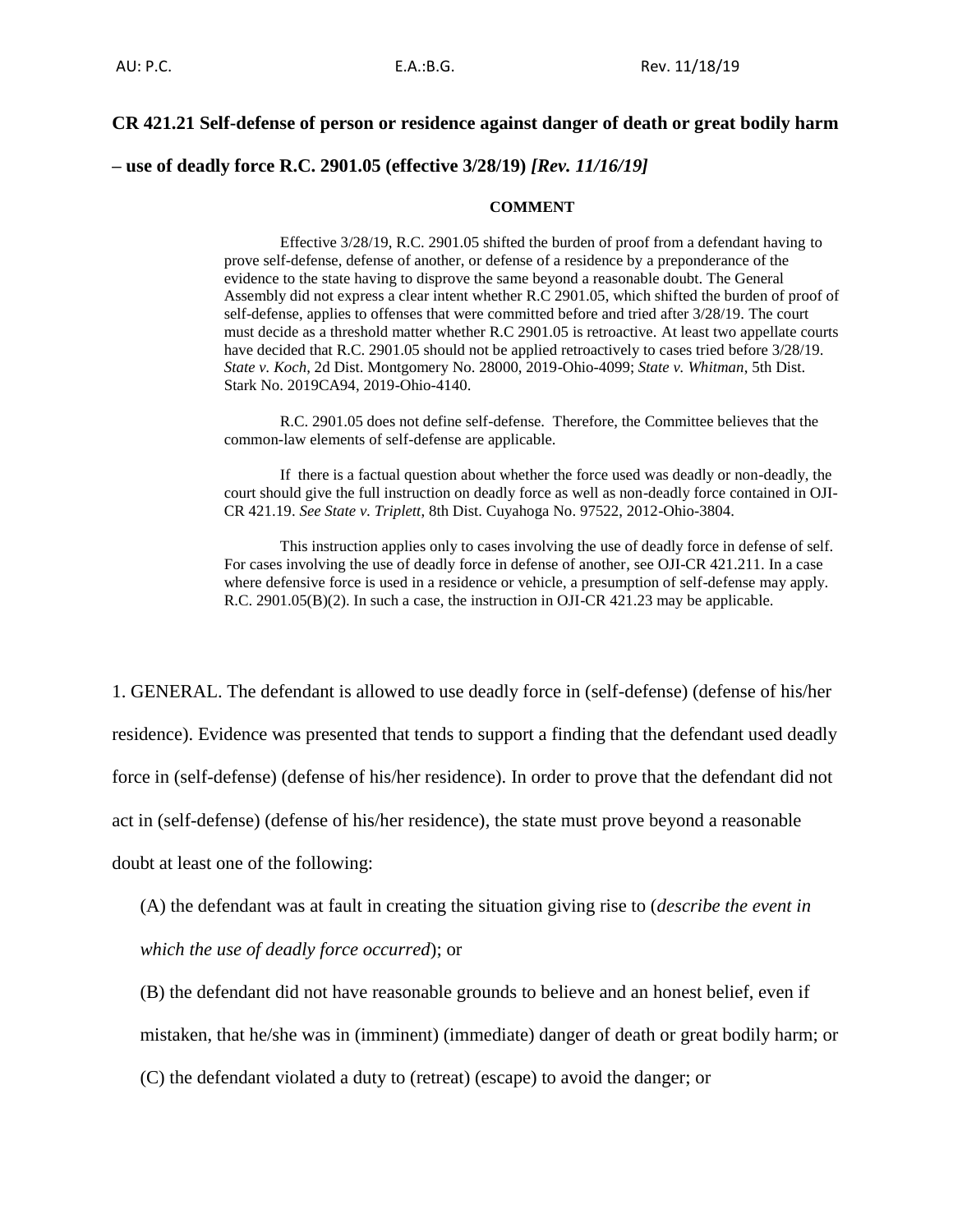(D) the defendant did not use reasonable force.

#### **COMMENT**

*State v. Williford*, 49 Ohio St.3d 247 (1990); *State v. Jackson*, 22 Ohio St.3d 281 (1986); *State v. Robbins*, 58 Ohio St.2d 74 (1979), citing *State v. Melchior*, 56 Ohio St.2d 15 (1978); *State v. Gray*, 2d Dist. Montgomery No. 26473, 2016-Ohio-5869.

If self-defense is an issue, the defendant may not introduce evidence of prior instances of a victim's conduct to prove that the victim was the initial aggressor. *State v. Barnes*, 94 Ohio St.3d 21, 2002-Ohio-68; *see also State v. Hale*, 119 Ohio St.3d 118, 2008-Ohio-3426. The Committee believes that evidence of prior instances of a victim's conduct is admissible for other purposes, such as the defendant's reasonable belief in acting in self-defense. For example, see "Battered Person" at OJI-CR 417.41 and Evid.R. 404(B).

2. DEADLY FORCE. "Deadly force" means any force that carries with it a substantial risk that it

will proximately result in the death of a person.

## **COMMENT**

Drawn from R.C. 2901.01; *State v. Dale,* 2d Dist. Champaign No. 1012 CA 20, 2013- Ohio-2229. "Deadly force" is based on the type or degree of force used, not the result of the force. Absent other circumstances, a punch is "non-deadly force," even if it results in death or great bodily injury or harm. *State v. Davis*, 10th Dist. Franklin No. 17AP-438, 2018-Ohio-58. On the other hand, use of a weapon or other object that could cause death or great bodily harm, including a small knife, may be considered "deadly force." *State v. Brown*, 5th Dist. Stark No. 2018CA107, 2019-Ohio-2187.

If there is a factual question about whether the force used was deadly or non-deadly, the court should give the full instruction on deadly force as well as non-deadly force contained in OJI-CR 421.19. *See State v. Triplett*, 8th Dist. Cuyahoga No. 97522, 2012-Ohio-3804.

## 3. NON-DEADLY FORCE (ADDITIONAL). OJI-CR 421.19.

4. SUBSTANTIAL RISK. "Substantial risk" means a strong possibility, as contrasted with a

remote or significant possibility, that a certain result may occur or that certain circumstances

may exist.

## **COMMENT**

R.C. 2901.01.

5. AT FAULT. The defendant did not act in (self-defense) (defense of his/her residence) if the

state proved beyond a reasonable doubt that the defendant was at fault in creating the (situation)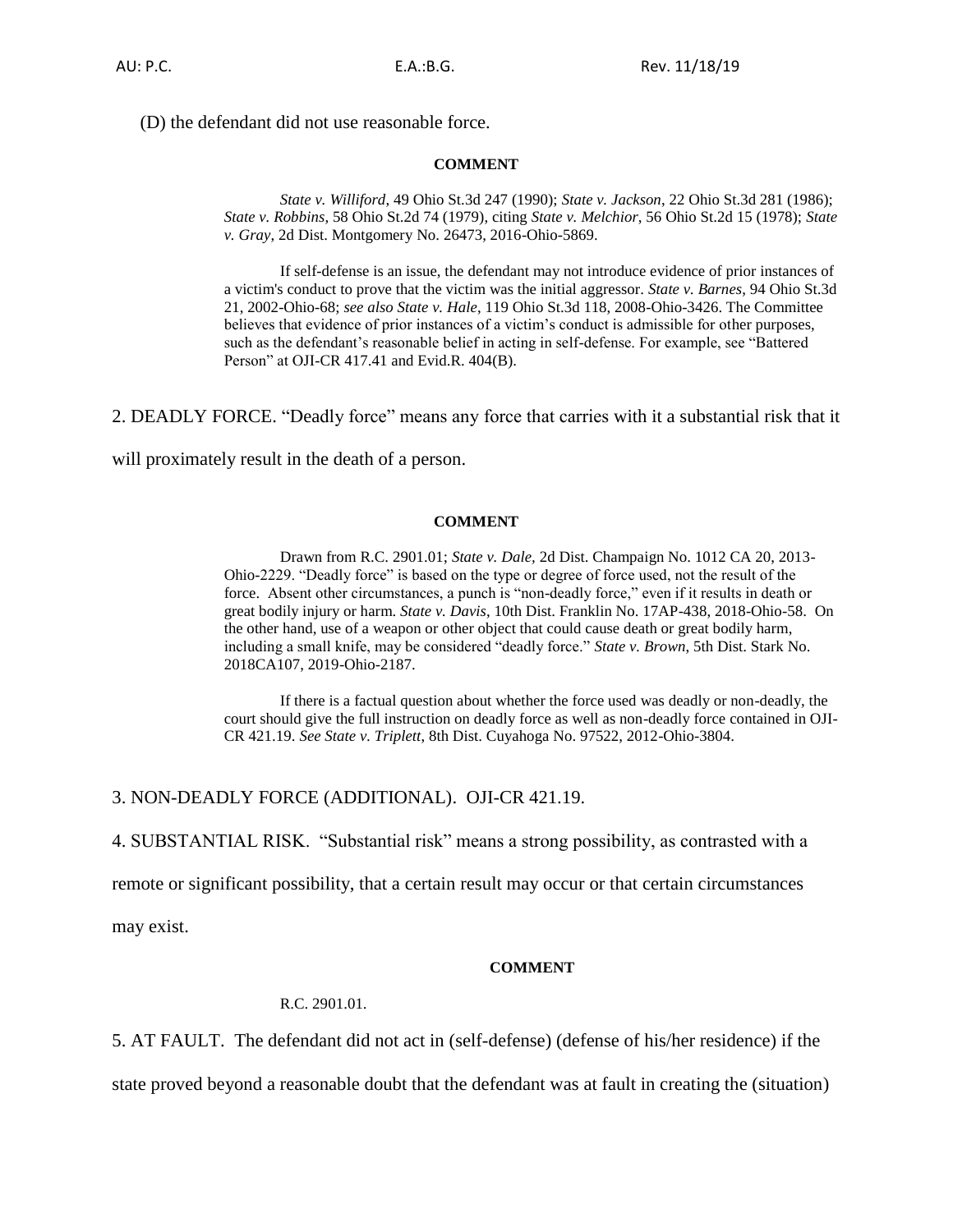(incident) (argument) that resulted in the (injury) (death). The defendant was at fault when the

defendant was the initial aggressor and

(*Use appropriate alternative[s])*

(A) (*insert name of [victim(s)]*) did not escalate the (situation) (incident) (argument) to

deadly force.

## **COMMENT**

Drawn from *State v. Hendrickson*, 4th Dist. Athens No. 08CA12, 2009-Ohio-4416; *State v. Galluzzo*, 2d. Dist. Champaign No. 99CA25 (Mar. 30, 2001).

*(or)*

(B) provoked (*insert name of [victim(s)]*) into using force.

## **COMMENT**

Drawn from *State v. Gillespie*, 172 Ohio App.3d 304, 2007-Ohio-3439 (2d Dist.).

*(or)*

(C) did not withdraw from the (situation) (incident) (argument).

## **COMMENT**

Drawn from *State v. Melchior*, 56 Ohio St.2d 15 (1978).

(*or*)

(D) withdrew from the (situation) (incident) (argument) but did not (inform) (reasonably

indicate by words or acts to) (*insert name of [victim(s)]*) of his/her withdrawal.

#### **COMMENT**

Drawn from *State v. Melchior*, 56 Ohio St.2d 15 (1978).

Self-defense or defense of his/her residence is not precluded because the defendant was engaged in criminal activity when he/she was attacked. *State v. Stevenson*, 10th Dist. Franklin No. 17AP-512, 2018-Ohio-5140; *State v. Turner*, 171 Ohio App.3d 82, 2007-Ohio-1346 (2d Dist.).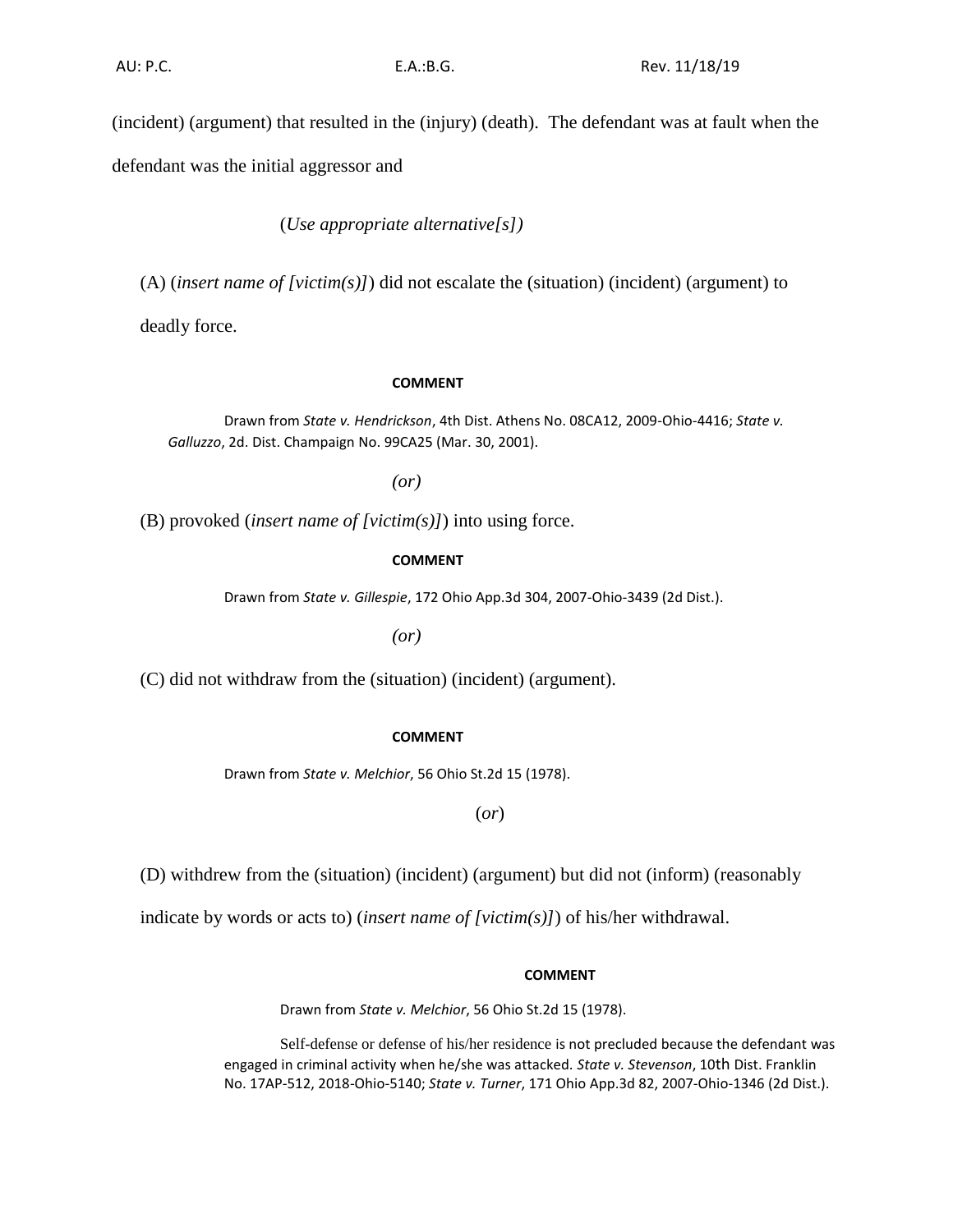6. TEST FOR REASONABLENESS IN SELF-DEFENSE. In deciding whether the defendant had reasonable grounds to believe and an honest belief that he/she was in (imminent) (immediate) danger of (being killed) (receiving great bodily harm), you must put yourself in the position of the defendant, with his/her characteristics, his/her knowledge or lack of knowledge, and under the circumstances and conditions that surrounded him/her at the time. You must consider the conduct of (*insert name of [victim(s)]*) and decide whether his/her acts and words caused the defendant to reasonably and honestly believe that the defendant was about to (be killed) (receive great bodily harm).

#### **COMMENT**

Drawn from *State v. Koss*, 49 Ohio St.3d 213 (1990).

The Committee believes that the test for reasonableness is limited to the use of deadly force in self-defense or defense of another and does not apply to defense of the residence without threat to person(s).

7. WORDS (ADDITIONAL). Words alone do not justify the use of force. Resort to deadly force

is not justified by abusive language, verbal threats, or other words, no matter how provocative.

#### **COMMENT**

*State v. Shane*, 63 Ohio St.3d. 630 (1992); *State v. Howard*, 10th Dist. Franklin No. 16AP-226, 2017-Ohio-8742.

8. EXCESSIVE FORCE (ADDITIONAL). A person is allowed to use force that is reasonably

necessary under the circumstances to protect (himself/herself) (his/her residence) from an

apparent danger. For you to find the defendant guilty, the state must prove beyond a reasonable

doubt that the defendant used more force than reasonably necessary and that the force used was

greatly disproportionate to the apparent danger.

## **COMMENT**

*State v. Roddy*, 10th Dist. Franklin No. 81 AP-499 (Nov. 17, 1981); *State v. Hendrickson*, 4th Dist. Athens No. 08CA12, 2009-Ohio-4416; *State v. Dull*, 3d Dist. Seneca No. 13-12-33, 2013-Ohio-1395; *State v. Gray,* 2d Dist. Montgomery No. 26473, 2016-Ohio-5869.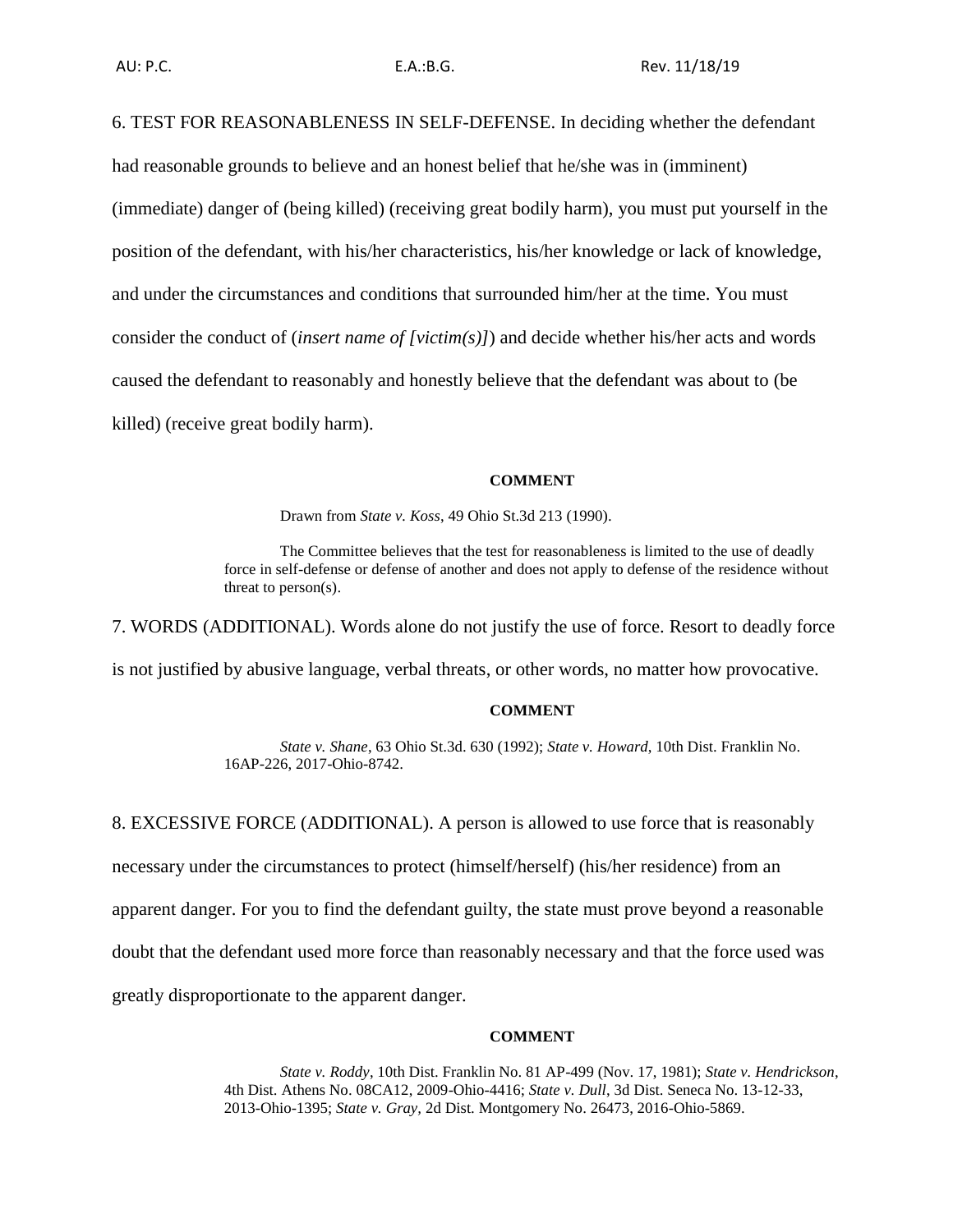9. GREATLY DISPROPORTIONATE (ADDITIONAL). In deciding whether the force used was greatly disproportionate to the apparent danger, you may consider whether the force used shows revenge or a criminal purpose.

#### **COMMENT**

*State v. Hendrickson*, 4th Dist. Athens No. 08CA12, 2009-Ohio-4416; *State v. Waller*, 4th Dist. Scioto No. 15CA3683-15CA3684, 2016-Ohio-377.

This instruction should be given only if the instruction on excessive force is given to the jury.

10. RESIDENCE. "Residence" means a dwelling in which a person resides either temporarily or permanently or is visiting as a guest.

## **COMMENT**

R.C. 2901.05(D)(3).

11. DWELLING. "Dwelling" means a (building) (*specify conveyance of any kind*) that has a roof over it and that is designed to be occupied by people lodging in the (building) (*specify conveyance*) at night, regardless of whether the (building) (*specify conveyance*) is temporary or permanent or is mobile or immobile. (A [building] [*specify conveyance*] includes, but is not limited to, an attached porch, and a [building] [*specify conveyance*] with a roof over it includes, but is not limited to, a tent.)

## **COMMENT**

Drawn from R.C. 2901.05(D)(2).

12. DUTY TO RETREAT. The defendant had a duty to retreat if he/she

(*Use appropriate alternative[s]*)

(A) was at fault in creating the situation giving rise to (*describe the event in which the deadly force was used*);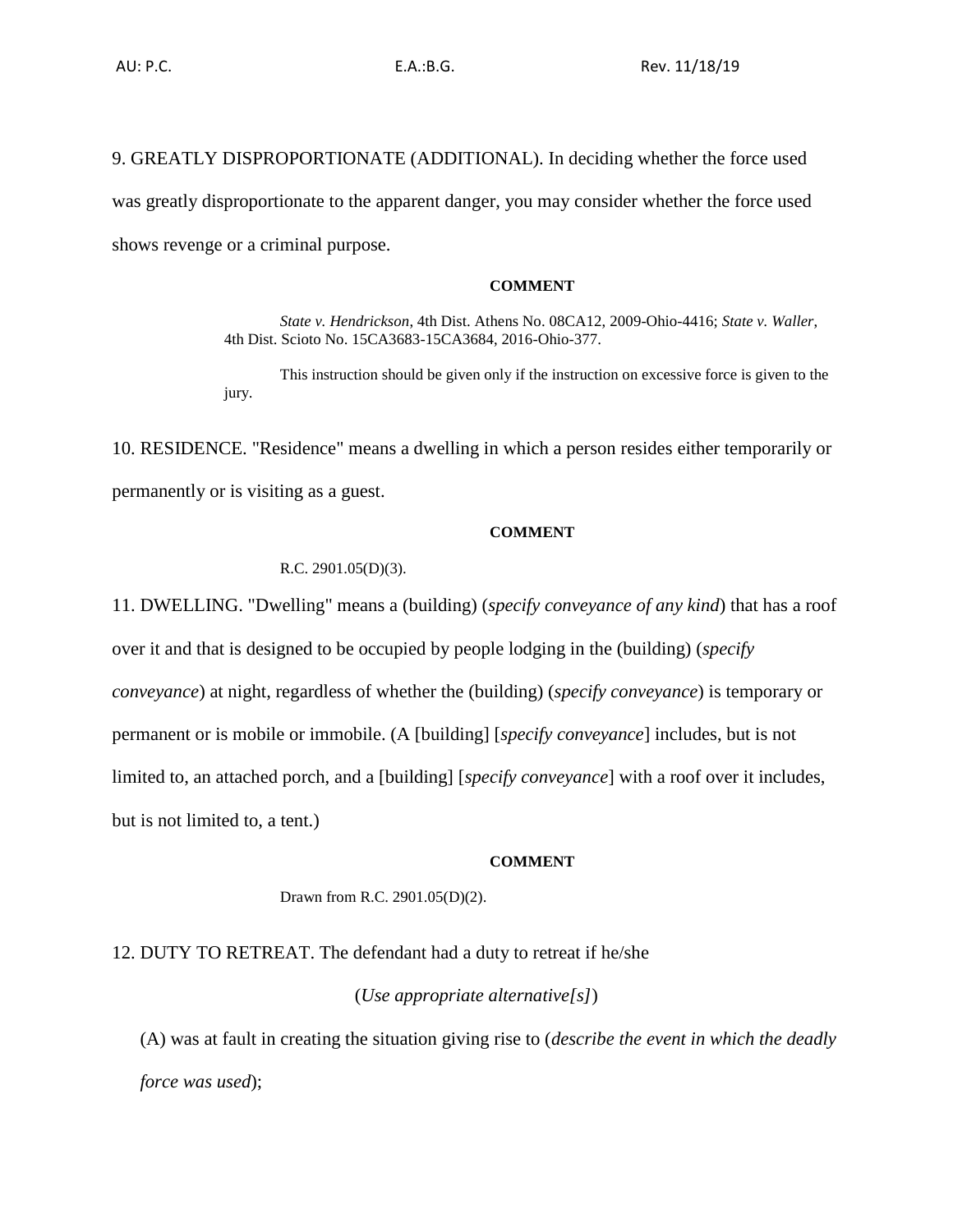## (*or*)

(B) did not have reasonable grounds to believe and an honest belief that he/she was in (imminent) (immediate) danger of death or great bodily harm;

## (*or*)

(C) had a reasonable means of escape from that danger other than by the use of deadly force.

# **COMMENT**

Drawn from *State v. Reid*, 3 Ohio App.2d 215 (3d Dist.1965).

## 13. NO DUTY TO RETREAT.

(A) GENERAL. The defendant (did not have) (no longer had) a duty to retreat if

(1) he/she ([retreated] [escaped] from the situation) (reasonably indicated his/her

intention to [retreat] [escape] from the situation and no longer participate in it); and

(2) he/she then had reasonable grounds to believe and an honest belief that he/she was in

(imminent) (immediate) danger of death or great bodily harm; and

(3) the only reasonable means of escape from that danger was by the use of deadly force,

even though he/she was mistaken as to the existence of that danger.

#### **COMMENT**

Drawn from *State v. Reid*, 3 Ohio App.2d 215 (3d Dist.1965).

R.C. 2901.09 provides circumstances under which a person has no duty to retreat in his/her residence or vehicle. R.C. 2901.09 does not change the common law rule concerning the duty to retreat in a business as pronounced in *Graham v. State*, 98 Ohio St. 77 (1918).

*See* Presumption-self-defense/defense of another – when in residence or vehicle, use of deadly force R.C. 2901.05 (effective 3/28/19). OJI-CR 421.23; R.C. 2901.05(B)(2).

(B) DEFENSE IN RESIDENCE. A person who is lawfully in his/her residence has no duty to retreat before using deadly force in (self-defense) (defense of his/her residence).

# **COMMENT**